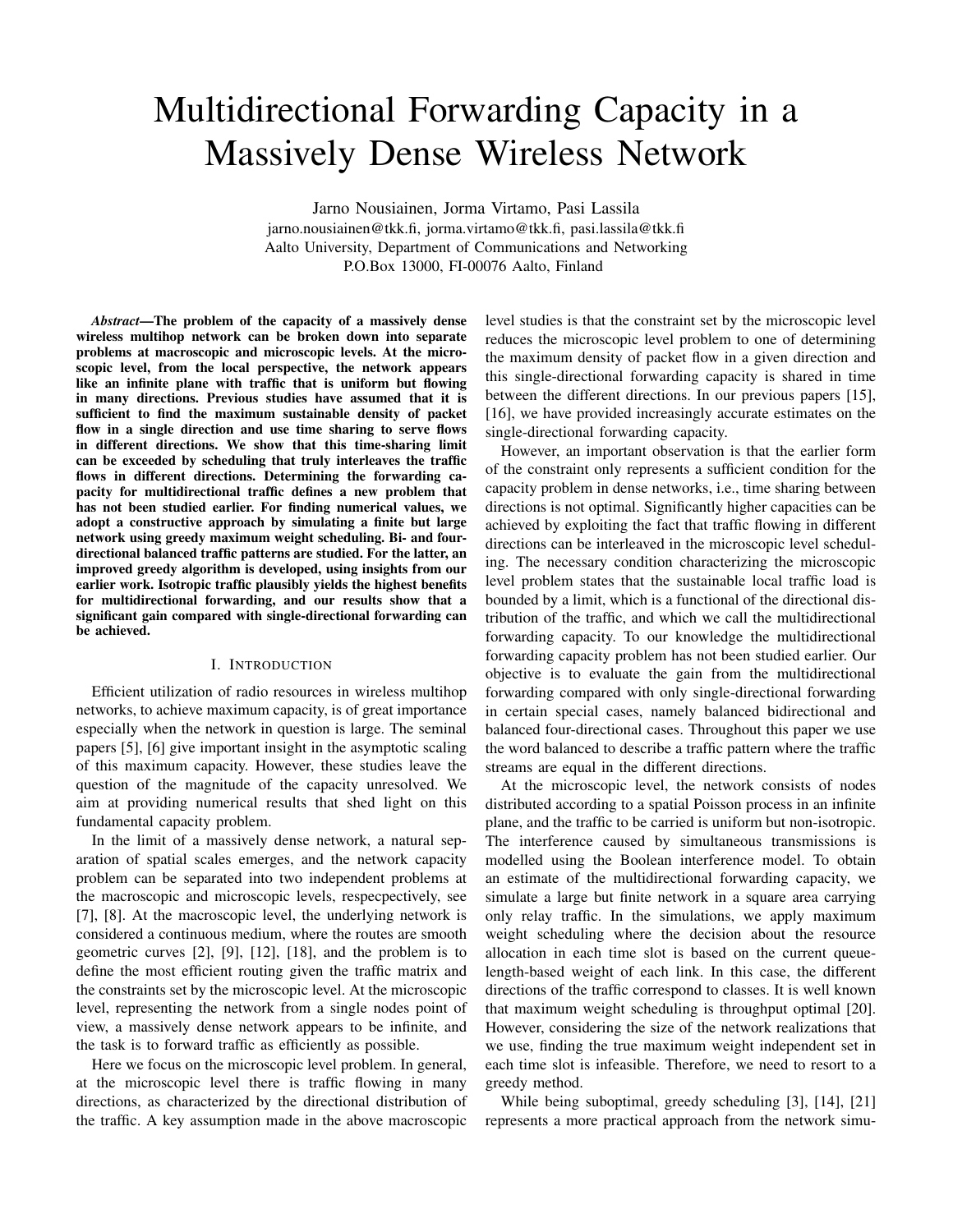lation point of view for determining the maximal forwarding capacity than other throughput optimal approaches, such as randomized maximum weight scheduling [4], [19] or distributed CSMA approaches [11]. Also, approximate linear programming formulations using only a subset of the necessary schedulability constraints [10], [13] are computationally inefficient for the network sizes we consider, or the bounds become loose, see, e.g., [15].

In the examples of the directional distribution that we consider (balanced bi- and four-directional), the naive basic greedy method works well for the bidirectional case. However, it fails when cross traffic is mixed with the bidirectional stream as happens in the four-directional case. Based on our insights at high network densities, we develop an improved greedy algorithm that solves the problem. It represents a parameterized variant of the basic greedy; in one extreme it works as the basic greedy and in the other extreme the four directions are treated as two bidirectional ones.

Our results demonstrate the significant gains from the multidirectional forwarding. We argue that the isotropic traffic case provides the highest gains in comparison with traffic in a single direction and that already the results with four directions provide a rough order of magnitude estimate of the gain.

The remainder of this paper is structured as follows. In Section 2, we formulate the problem along with the used notation and the network model. Section 3 presents the greedy maximum weight scheduling algorithms, while section 4 discusses the implementation issues. The numerical results are given in Section 5. Finally, Section 6 concludes the study.

#### II. PROBLEM FORMULATION

In this section, we present the network model and the microscopic level multidirectional forwarding problem with the related definitions.

## *A. Network model*

The network consists of nodes,  $v \in V$ , distributed randomly over a plane according to a spatial Poisson point process with density n. We assume that time is slotted and that the length of a time slot matches the duration of a packet transmission with the nominal link capacity  $C$ . The network is further modeled as a directed graph  $\mathcal{G} = (\mathcal{V}, \mathcal{L})$ , where there exists a link  $(u, v) \in \mathcal{L}$ ,  $u, v \in \mathcal{V}$  if the distance between the nodes,  $|u - v|$  $v$ , is less than the transmission range  $\rho$ . Two links l and l' interfere with each other if

$$
|\boldsymbol{t}_l-\boldsymbol{r}_{l'}|\leq\rho\,\vee\,|\boldsymbol{r}_l-\boldsymbol{t}_{l'}|\leq\rho,
$$

where  $t_l$  is the location of the transmitting node,  $t_l$ , of link  $l \in$  $\mathcal{L}, r_l$  is the location of the receiving node,  $r_l$ . This interference model, referred to as the Boolean interference model, says that a node is only capable of receiving a transmission if it is inside the transmission radius of only one active node.

Because not all links can be active simultaneously, we have to establish a schedule  $\alpha$  which tells us how the links are used. All the links that are active simultaneously have to belong to the same independent set of links to avoid collisions. The independent sets that are used for transmitting are also referred to as transmission modes, and we denote the set of transmission modes with  $\mathcal{M} = \{m_1, \ldots, m_M\}$ . The schedule  $\alpha = {\alpha_1, \ldots, \alpha_M}$  assigns each transmission mode  $m_i$  with the proportion of time  $\alpha_i$  that it is used. Now the effective capacity of link l is

$$
c(l) = C \sum_{i=1}^{M} \alpha_i \mathbf{1}_{\{l \in m_i\}},
$$

that is, the nominal capacity times the time share the link is active.

#### *B. Multidirectional forwarding capacity problem*

A massively dense network corresponds to a dense network in a closed domain  $A$  with the nodes having an infinitesimal transmission range, and the paths being smooth geometric curves allowing a continuous representation of the network allowing a continuous representation of the network at the global scale. From the local perspective, a single node sees the network as an infinite network, and locally the carried traffic consists essentially only of relay traffic. According to [8], the network capacity problem separates into two scales:

- 1) Macroscopic level routing tries to find routes enabling to carry as much traffic as possible through the network without exceeding the microscopic level capacity constraint.
- 2) Microscopic level forwarding aims at coordinating the transmission so that the packets are relayed hop-by-hop as efficiently as possible.

In general, the problem at the microscopic level relates to the following macroscopic level quantities, the directional distribution of the traffic  $f(\theta)$  and the local traffic load  $\Phi$ <sup>1</sup>. The directional distribution of traffic  $f(\theta)$  represents the fraction of traffic in a given direction  $\theta$ . The local traffic load Φ gives the total offered traffic intensity in [pkts/s/m] summed over all the angles. Previous work on the capacity problem, based on the above separation of microscopic and macroscopic scale problems [7], [8], [18], has assumed that the microscopic scale sets the limit  $\Phi \leq I_1^*$  for the local traffic load, where  $I_1^*$  is the (single-directional) forwarding capacity defined as the maximum sustainable density of directed packet flow [pkts/m/s]. In fact, this constraint expresses a sufficient condition for the sustainable traffic. Namely, if the traffic flow of intensity  $I_1^*$  can be sustained in a single direction, then a traffic load  $\Phi$  with arbitrary directional distribution  $f(\theta)$ satisfying  $\Phi \leq I_1^*$  can be handled by a simple time-sharing, by allocating the traffic in the direction increment  $(\theta, \theta + d\theta)$ the time share  $f(\theta)d\theta$ .

While the stated constraint is sufficient, it is not a necessary condition. Namely, when the traffic consists of a mixture

<sup>&</sup>lt;sup>1</sup>Angular flux of packets [8] in direction  $\theta$ , denoted by  $\varphi(\theta)$  is equal to the rate [pkts/s/m/rad] at which packets flow in the angle interval  $(\theta, \theta + d\theta)$ across a small line segment of the length ds perpendicular to direction  $\theta$ divided by  $ds \cdot d\theta$  in the limit when  $ds \to 0$  and  $d\theta \to 0$ .

We write  $\varphi(\theta) = \Phi \cdot f(\theta)$ , where  $\Phi$  is the scalar flux  $\Phi = \int_0^{2\pi} \varphi(\theta) d\theta$ and  $f(\theta)$  is the directional distribution  $\int_0^{2\pi} f(\theta) d\theta = 1$ .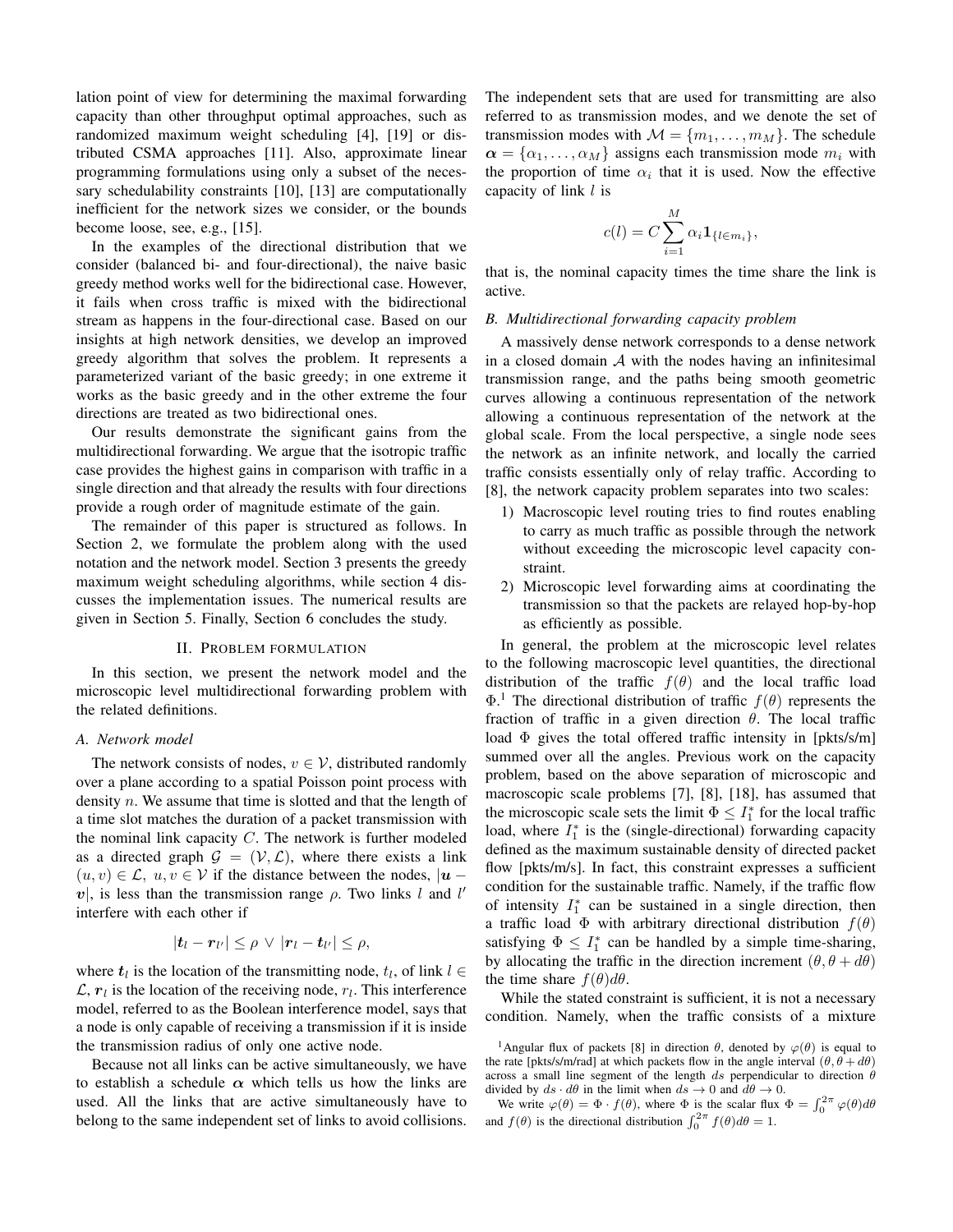of flows in different directions, it is, in general, possible to carry more traffic by properly interleaving the use of links for flows in different directions in the same time slot. The actual limit, the multidirectional forwarding capacity, depends of the directional distribution,  $f(\theta)$  of the traffic, and we denote it by  $I^*[f(\theta)]$ , using square brackets to emphasize the functional dependence on  $f(\theta)$ .

In earlier papers [15], [16], we have found bounds or approximations for the constant  $I_1^*$  (previously denoted by *I*<sup>\*</sup>). But finding the functional  $I^*[f(\theta)]$ , to our knowledge, has not been addressed before. Virtually nothing is known about  $I^*[f(\theta)]$ , but on general grounds one can state that for any  $f(\theta)$ 

$$
I_1^* \le I^*[f(\theta)] \le I_\infty^*,
$$

where  $I^*_{\infty}$  is the limit for the case where the directional distribution is uniform,  $f(\theta) = 1/2\pi$ , and  $I_1^*$  is the above limit with traffic in a single direction with  $f(\theta) = \delta(\theta)$ , i.e., the Dirac delta function. The first inequality is the above sufficiency condition, and the second, while an exact proof is missing, is rather obvious, i.e., the interleaving advantage is greatest for isotropic traffic. It should be noted that all the quantities depend also on the network parameters, suppressed here for clarity (see Sec. II-D below).

In the simulations, we apply a greedy implementation of the maximum weight scheduling algorithm to obtain estimates of the multidirectional forwarding capacity for certain special cases of the directional distribution. The covered cases include two opposite directions with equal flows,  $f(\theta) = (\delta(\theta) + \delta(\theta \pi$ ))/2, and the four cardinal directions with balanced flows,  $f(\theta) = (\delta(\theta) + \delta(\theta - \pi/2) + \delta(\theta - \pi) + \delta(\theta - 3\pi/2))/4.$ We will find that the corresponding limits  $I_2^*$  and  $I_4^*$  indeed can be considerably greater than  $I_1^*$  depending on the network parameters.

### *C. The macroscopic level problem*

Note that the fact that the actual capacity limit on the microscopic scale,  $I^*[f(\theta)]$ , depends functionally on  $f(\theta)$ does not destroy the separation into two subproblems on the microscopic and macroscopic scales: the microscopic limit still depends on the local characterization of the traffic only, on its directional distribution, but not on the global characterization, i.e., where the actual sources of a stream in any given direction are located. It is certainly true that having the functional  $I^*[f(\theta)]$  instead of a constant  $I_1^*$  as the limit renders the routing problem on the macroscopic scale more difficult.

As mentioned, on the macroscopic scale the problem is the following: given a network area  $A$  and the traffic matrix, find a routing system  $P$ , i.e., a set of paths (smooth curves), such that at every point  $x$ , the local microscopic scale capacity constraint is satisfied. With the multidirectional forwarding capacity it reads,

$$
\Phi(\mathbf{x}; \mathcal{P}) \le I^*[f(\theta, \mathbf{x}; \mathcal{P})] \qquad \forall \mathbf{x} \in \mathcal{A},
$$

where the scalar flux  $\Phi$  and the directional distribution  $f(\theta)$ are now functions of  $x$  as determined by the routing system  $P$ . In particular, the network capacity problem is to find a routing system  $P$  such that the above condition is satisfied with the maximal possible scalar multiplier of a given form of the traffic matrix. To be explicit, this leads to the following modified load balancing problem

$$
\max_{\mathcal{P}} \min_{\mathbf{x} \in \mathcal{A}} I^*[f(\theta, \mathbf{x}; \mathcal{P})] / \Phi(\mathbf{x}; \mathcal{P}),
$$

where the numerator, instead of being constant  $I_1^*$  as was assumed in the earlier work [8], [18], now depends on  $P$ . When the above maxmin problem is solved with a unit traffic matrix with the total traffic of 1 pkts/s, then the maxmin value gives the network capacity. While solving the maxmin problem is outside the scope of this paper, we will return to the question of the impact of multidirectional forwarding on the macroscopic level problem later on in Section V-D.

#### *D. Dimensional analysis*

In the microscopic level problem, the number of parameters needed to describe the problem can be reduced by dimensional analysis [1]. The maximum sustainable density of flow (obtained with optimal global coordination of the transmissions) depends on the physical parameters at hand: density of nodes  $n$  [1/m<sup>2</sup>], (maximum) transmission range  $\rho$  [m], and nominal capacity of a link  $C$  [1/s]. For a given directional distribution  $f(\theta)$ , the multidirectional forwarding capacity,  $I^*[f(\theta)]$ , can be expressed as any combination of the parameters having the dimension 1/m/s times a function of all the independent dimensionless parameters that can be formed. A combination of parameters of dimension 1/m/s is provided by  $C\sqrt{n}$ , and there is only one dimensionless parameter, namely the mean degree of a node  $\nu = n\pi \rho^2$  (the constant  $\pi$  is unimportant as it can be absorbed in the definition). Thus,

$$
I^*[f(\theta)](C, n, \rho) = C\sqrt{n} u^*(\nu; f), \qquad (1)
$$

where  $u^*$  is an unknown dimensionless function to be determined.

#### III. GREEDY MAXIMUM WEIGHT SCHEDULING

In this section, we describe a method for resolving the problems related to finding a feasible way to schedule the transmissions efficiently. We also modify the basic greedy maximum weight scheduling algorithm to be more suitable for traffic flowing in the four cardinal directions.

#### *A. Maximum weight scheduling*

In their paper [20], the authors present a maximum throughput policy that stabilizes the network for all arrival rates of multiclass traffic for which it is stabilizable. In our setting, the customer classes of the algorithm correspond to the traffic flows in different directions. In the simulations, the classes are discrete. Generally, the traffic in the direction increment  $(\theta, \theta + d\theta)$  is equivalent to a class. The original algorithm also allows multiple link capacities, but here all the links are assumed to have the same nominal capacity.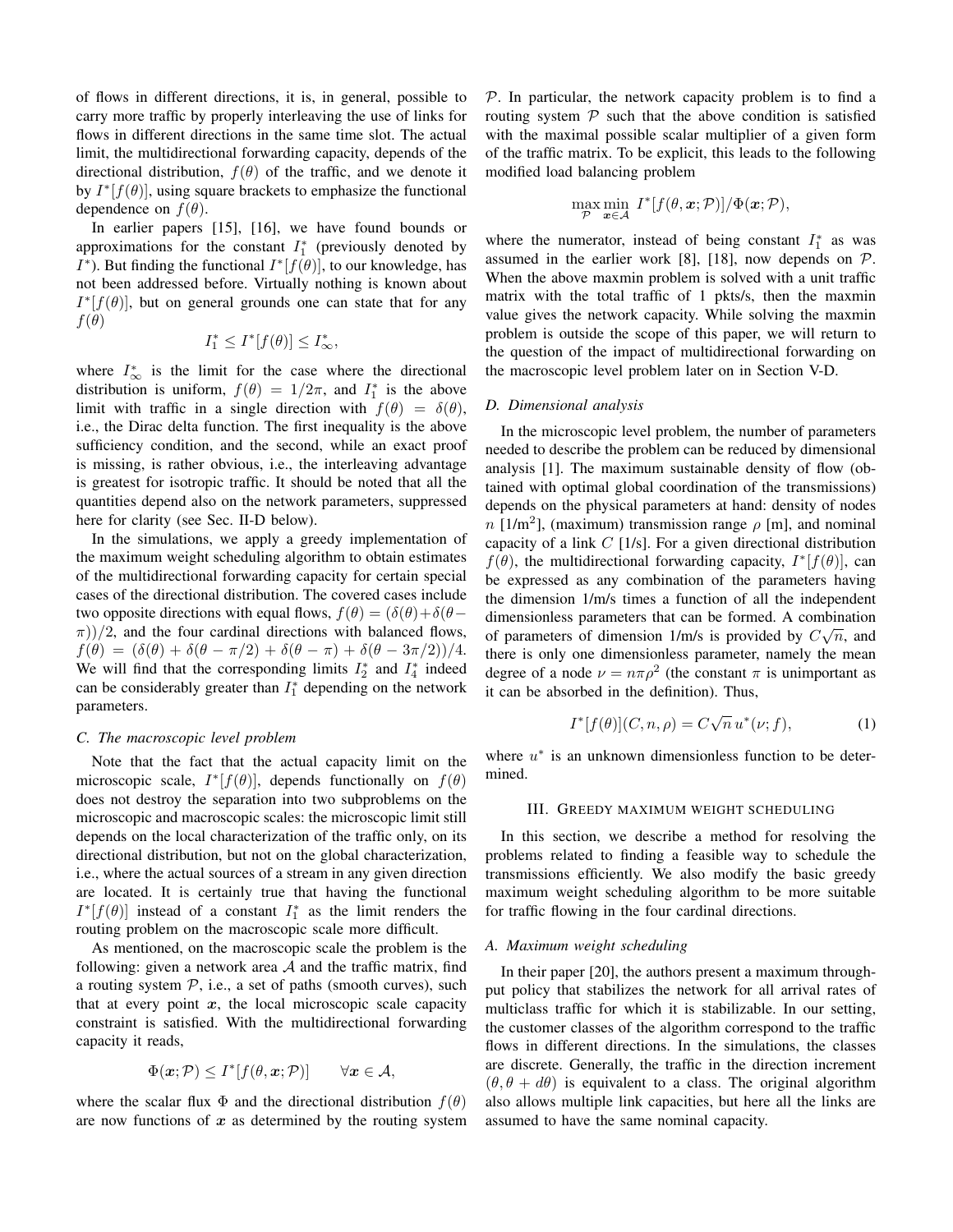The algorithm has three stages. In time slot  $t$ , the first stage is to calculate a weight  $w_l^t$  for each link  $l \in \mathcal{L}$  as follows,

$$
w_l^t = \max_j \left( q_j^{t-1}(t_l) - q_j^{t-1}(r_l) \right),\tag{2}
$$

where j is the class index and  $q_i(t_l)$   $(q_i(r_l))$  is the queue length of class j at node  $t_l$  ( $r_l$ ). In the second stage, a maximum weight transmission mode is selected

$$
m^*(t) = \underset{m \in \mathcal{M}}{\arg \max} \sum_{l \in m} w_l^t. \tag{3}
$$

Finally, in the third and last stage, if we index the links with  $i = 1, \dots, |\mathcal{L}|$ , and denote by  $j^*$  the direction for which  $w_l^t =$  $q_{j^*}^{t-1}(t_l) - q_{j^*}^{t-1}(r_l)$ , we get the activation vector  $E(t)$  at time slot  $t$  as follows.

$$
E_{ij}(t) = \begin{cases} 1, & \text{if } l_i \in m^*(t), \ j = j^*, \text{ and } q_j^{t-1}(t_{l_i}) > 0, \\ 0, & \text{otherwise.} \end{cases}
$$

In each timeslot the policy finds the transmission mode that is of the maximum weight. Since all the links have the same nominal capacity, the weight of each link is simply the maximum (over the classes) difference in the queue lengths between the transmitting and receiving end of the link. A link in the maximum weight transmission mode is always activated if the transmitter has a packet to send.

#### *B. Basic greedy algorithm*

If it were possible to run the maximum weight algorithm properly, we could find out the true forwarding capacity. Unfortunately, finding the maximum weight transmission mode (3) is NP-complete. Because of the limitations in the computing capacity and the large network size, it is necessary to simplify the problem. Therefore, we choose the links of the transmission mode greedily.

In the basic greedy algorithm, the used transmission mode is chosen in each time slot in the following fashion. The links are sorted in the descending order according to their weigth (2). The heaviest link is added to the transmission mode, and all the links interfering with it are removed from the list of possible links. The next heaviest link (that does not interfere with first one) is then added to the transmission mode. Again, the links interfering with the added link are removed from the list. The procedure is continued until there are no links left to add to the transmission mode, i.e., the mode is maximal.

The basic greedy algorithm was found to work well in all the cases when  $\nu$  is small. When  $\nu$  is very large, however, better results were obtained in the case of traffic in four cardinal directions by making time sharing, with equal shares, between the two pairs of opposite streams and applying the greedy algorithm for one pair in turn.

This behaviour can be understood as follows. According to [17], if links can be arbitrarily placed on a continuous plane, then the most efficient way of packing them for carrying traffic in the horizontal direction is to form vertical columns of horizontal links. The Boolean interference model sets no limit on how close two parallel links of maximal length,  $\rho$ , can be. When the direction of the columns alternate the endpoints close to each other are all either transmitters or receivers and a small distance  $\varepsilon$  is enough between the columns.

The above suggests that for a high  $\nu$ , when there are nodes almost everywhere, a good strategy is to try to form vertical columns. Since the transport network is very dense, the same kind of transmission mode can be used in every time slot. The configuration is just rotated and/or moved by  $\varepsilon$  resulting in a flow where the same packet is moved once in every  $\rho/\varepsilon$ time slots allocated for this pair of opposite directions. Thus, packets traversing in two opposite directions are transmitted in a single timeslot, and different directions are handled via time sharing.

In order to have a single algorithm that covers all values of  $\nu$  in the case of equal traffic streams in the four cardinal directions, we developed an improved algorithm described in detail in the next subsection.

## *C. Improved greedy algorithm*

In the basic greedy algorithm, as described, the links are ordered in a list according to their weights. The links are chosen from this list starting from the link with greatest weight and skipping links that are in conflict with some of the already chosen links.

In the improved algorithm we introduce two parameters, one discrete,  $k = 1, 2$ , and one continuous,  $\beta \in [0, 1]$ . For given values of k and  $\beta$ , the algorithm works as follows. First, the greatest weight of all the links,  $w_{\text{max}}$ , is found. Then, priority is given to the pair k of opposite streams,  $k = 1$  corresponds to the left-right pair, and  $k = 2$  corresponds to the up-down pair. Weights (2) are calculated taking into account only the two customer classes in the preferred pair of directions. Links are ordered according to these weights and conflict-free links are chosen as in the basic greedy algorithm from this list, starting from the link with the greatest weight, as long as the weight exceeds the value  $\beta \cdot w_{\text{max}}$ . After this point, the weights (2) are calculated for all the remaining links taking into account all four customer classes and links are chosen as in the basic greedy algorithm.

For each setting of the parameters  $(k, \beta)$  we get a different algorithm yielding a different set of selected links with associated total weight. In principle, we could make an optimization to find the parameters that give the highest total weight in each time slot, to become as close as possible to the max weight scheduling. However, making such an optimization in every time slot for the continuous parameter  $\beta$  would be too time consuming. Therefore, in the algorithm we use a fixed value of  $\beta$ , the same in all time slots. This value is, however, optimized externally to give maximal flow for a given  $\nu$ . Optimization over the two values of  $k$  is done explicitly in each time slot, i.e., both values are tried, and the one that gives the higher total weight is selected.

Note that when  $\beta = 1$  the algorithm reduces to the basic greedy algorithm. One can also see that when  $\beta = 0$  the result cannot be worse than time sharing between the two pairs of opposite directions. Hence, with the optimized k and  $β$ , we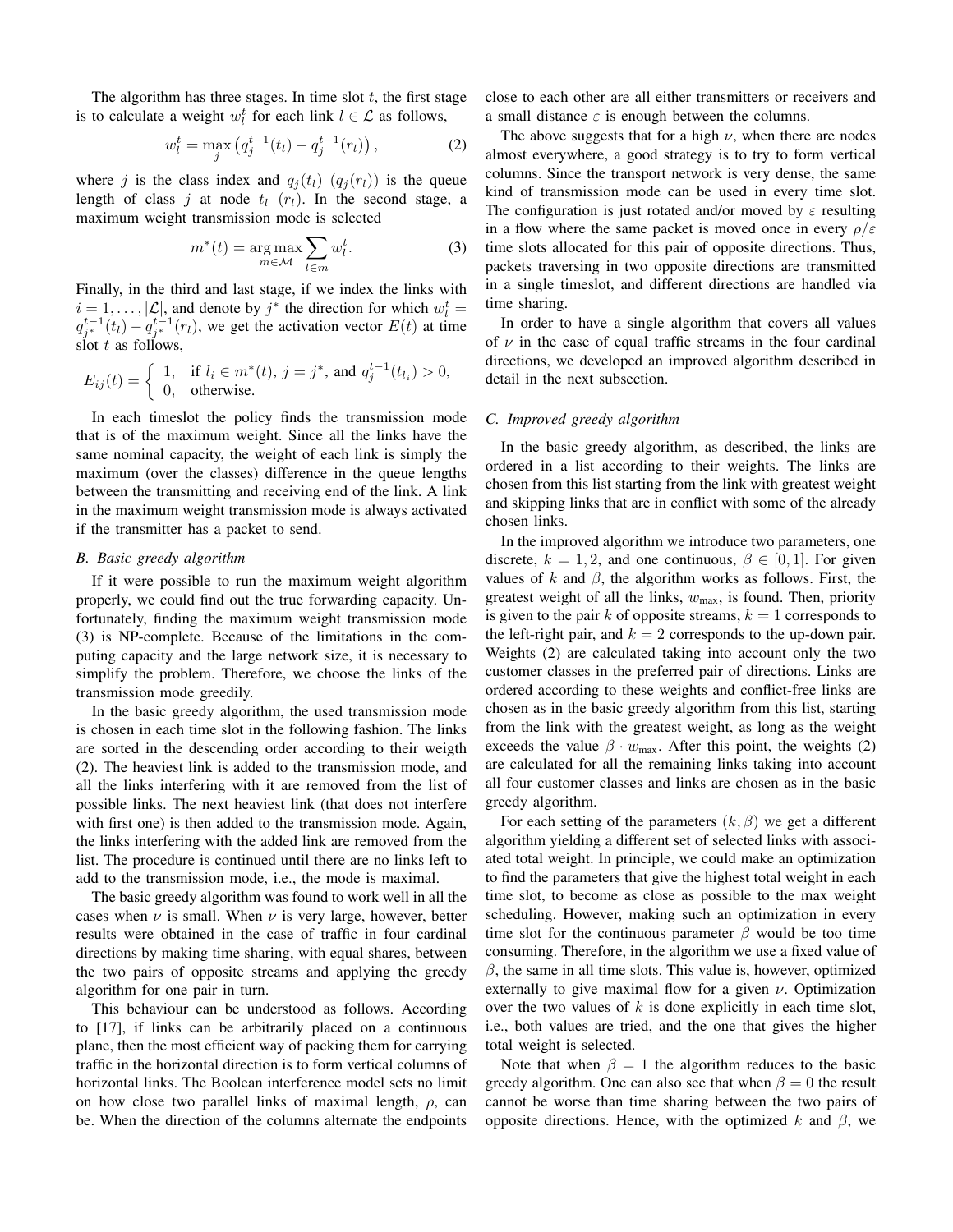always get results that are at least as good as those of the two simpler algorithms, as substantiated in Figure 3 of Section V.

## IV. IMPLEMENTATION ISSUES

This section covers the simulation setup and the factors affecting the accuracy of the results.

## *A. Simulation setup*

Since in a massively dense network the nodes communicating with each other are much further apart than two neighboring ones, a route between a source and a destination consists of a large number of hops. Therefore, the relay traffic dominates the amount of traffic in a specific area of the network In order to simulate this setting, we consider a finite transport network with a set of artificial sources and sinks on different sides of the network. The sources generate the relay traffic that actually consists of the packets of multiple OD-pairs with the same direction at this point of the network. The problem is studied as a function of the network size to determine a size that properly represents an infinite network.

The transport network with an average of  $N$  nodes resides in a unit square that has a strip of sources added to each side of the network with a large fixed queue length of  $q_0$ . Each source doubles as a sink for the sources of the opposite strip. The queue length at sinks is always set to be zero. The width of the strips is  $\rho$ .

The top and the bottom of the unit square are connected together to form a cylinder and the ends of the 'unit-square' cylinder are connected together to further form a torus. The packets moving in the horizontal direction (originating from the sources on the left or right) can move over the seam of the cylinder. The packets moving in the vertical direction can move over the other seam of the torus and also see the network as a cylinder. This is done to reduce the border effects.

The above construction allows us study multidirectional forwarding capacities when the directional distribution  $f(\theta)$ contains traffic in two and four directions, in addition to the single-directional forwarding capacity. We are still limited to the cases with right angles between the flows, but these cases include arguably the most interesting ones, e.g., two flows in opposite directions. If all of the four directions are not used the corresponding sources are turned off.

As a result, the method gives the average progress of packets in their direction per slot,  $\bar{x}$ , when the network has been stabilized. Alternatively, it is possible to monitor the number of packets per slot arriving to the sinks or the number of packets leaving the sources. When these three quantities are approximately the same, the simulation can be considered to have reached steady state. As we have a unit-area network, we have reached steady state. As we have a unit-area network, we can calculate the dimensionless mean progress as  $u = \bar{x}/\sqrt{N}$ .

Now, there are three sources of error affecting the result. Firstly, the true maximum weight transmission mode is not found but a suboptimal greedy approach is used. Secondly, the fixed queue length of the sources,  $q_0$ , affects the set of possible link weights and thus the accuracy of the scheduling. The queue length initialization of the other nodes is also important because of the length of the initial transient. Thirdly, the size of the network used in the simulations should be as large as possible to properly represent the infinite network. The effects of these approximations are discussed in the following.



Fig. 1. The dimensionless mean progress for four directions and  $\nu = 10$  as a function of N for different values of  $q_0$ .

## *B. Greedy scheduling*

The main factor limiting the applicability of the original method is our inability to solve the maximum weight independent set problem exactly since this is a computationally complex problem. Although the improved algorithm changes the order of the links compared to their original weights, both the basic and the improved version of the algorithm still select the activated links from an ordered list. Because of this greedy scheduling, we get a lower bound for the capacity with the particular size of the simulated network.

#### *C. Queue length initialization*

When the number of packets in the network is small, the link weights are also small, and the probability that two links have equal weights is notable. Since the choice between two transmission modes that are of the maximum weight is arbitrary, the operation of the scheduler is, at this point, more random. This leads to suboptimal performance that results in increasing queue lengths. When the queues grow, some of the ties are resolved, and eventually the policy stabilizes the queues for all arrival rates for which it is possible. This might however require very long queues. When the queue length at sources is fixed, the number of possible link weights is also fixed. This means that to assure the best possible performance, the queue length at sources,  $q_0$ , should be as large as possible.

In practice, the choice of the queue length at sources is a compromise since a large  $q_0$  means a long initial transient. Because of the finite queue length at the sources, we get a capacity lower than the true capacity. Figure 1 shows the effect in different size networks when the queue length at sources varies from 100 to 1000 packets.

## *D. Network size*

The size of the simulated network needs to be large enough in order for the results to be meaningful for a network with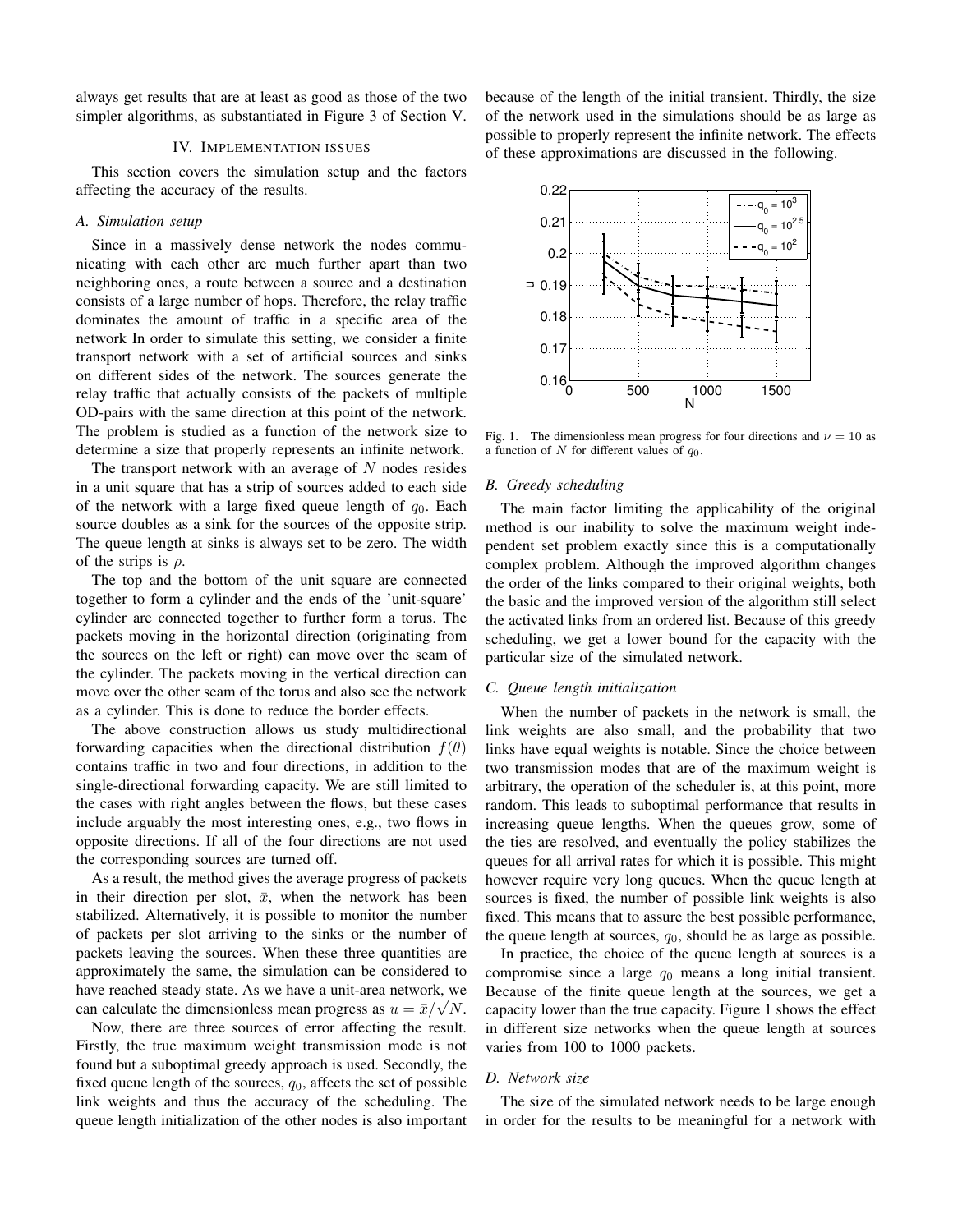infinite size. A small network gives too high values for the achievable forwarding capacity since it is easier to establish a flow through shorter paths.

Because of the finite network size, we get a capacity higher than the true capacity. By eliminating the effect of the limited network size, it would be possible to study capacities that are actually achievable with greedy maximum weight scheduling. Figure 1 represents  $u$  as a function of the network size  $N$ .

## V. RESULTS AND DISCUSSION

This section contains the numerical results and the discussion on their significance on more general directional distributions as well as on the macroscopic level problem.

## *A. Improved greedy algorithm*

The performance of the improved greedy algorithm as a function of the priority threshold parameter  $\beta$  with  $q_0 = 100$ is presented in Figure 2. The figure illustrates how the optimal value of  $\beta$  becomes smaller as the transport network density,  $\nu$ , increases. The data points are averages over 10 network realizations and the error bars show the 95 % confidence intervals. The maximum values of each curve, corresponding to the optimization over  $\beta$ , form the capacity curve of the improved algorithm. This curve is represented in Figure 3 along with the results from the basic greedy algorithm with two and four directions. The figure shows clearly how the improved algorithm is able to outperform the basic greedy algorithm with four directions when  $\nu$  is large, achieving the level of the two-directional one, but is still able to utilize the multidirectional gain from all of the four directions when  $\nu$  is smaller.



Fig. 2. The results from the improved greedy algorithm as a function of the threshold  $\beta$ .

#### *B. Comparison with the single-directional capacity*

Figure 4 presents the dimensionless components,  $u^*$  in (1), of  $I_1^*$ ,  $I_2^*$ , and  $I_4^*$  obtained using  $N = 1000$  and  $q_0 = 100$  from the basic greedy maximum weight scheduling algorithm with one and two directions and the improved greedy maximum weight scheduling algorithm with four directions. The results are averages over 10 network realizations and the error bars



Fig. 3. The improved algorithm for traffic in four directions compared with the basic greedy algorithm with two and four directions.

show the 95 % confidence intervals. The values of  $q_0$  and N are a practical compromise, based on Figure 1, between the accuracy and the necessity to keep the simulation times reasonable.



Fig. 4. Multidirectional forwarding capacity for traffic in one, two and four directions.

As can be seen from the figure, the multidirectional gain is, indeed, considerable ranging from a factor of 1.5 in a dense transport network to over 2 in a sparse transport network. Traffic in two opposite directions is enough to generate the gain in a dense transport network, as discussed in Section III-B, but having the four-directional distribution is beneficial in a sparse transport network. In general, the possibility to use more directions can only improve the result as it is always possible to regress back to using only a subset of the directions in a time-shared manner. It is safe to presume that the capacity is the greatest for isotropic traffic and that the four cardinal directions with equal flows should already be a good approximation for the isotropic traffic.

The forwarding capacity with two opposite directions is close to 1.5 times the single-directional when the network is sparse. This can be understood as follows. When the transport network is operated close to the percolation threshold  $(\nu \approx 4.5)$ , the number of paths connecting different sides of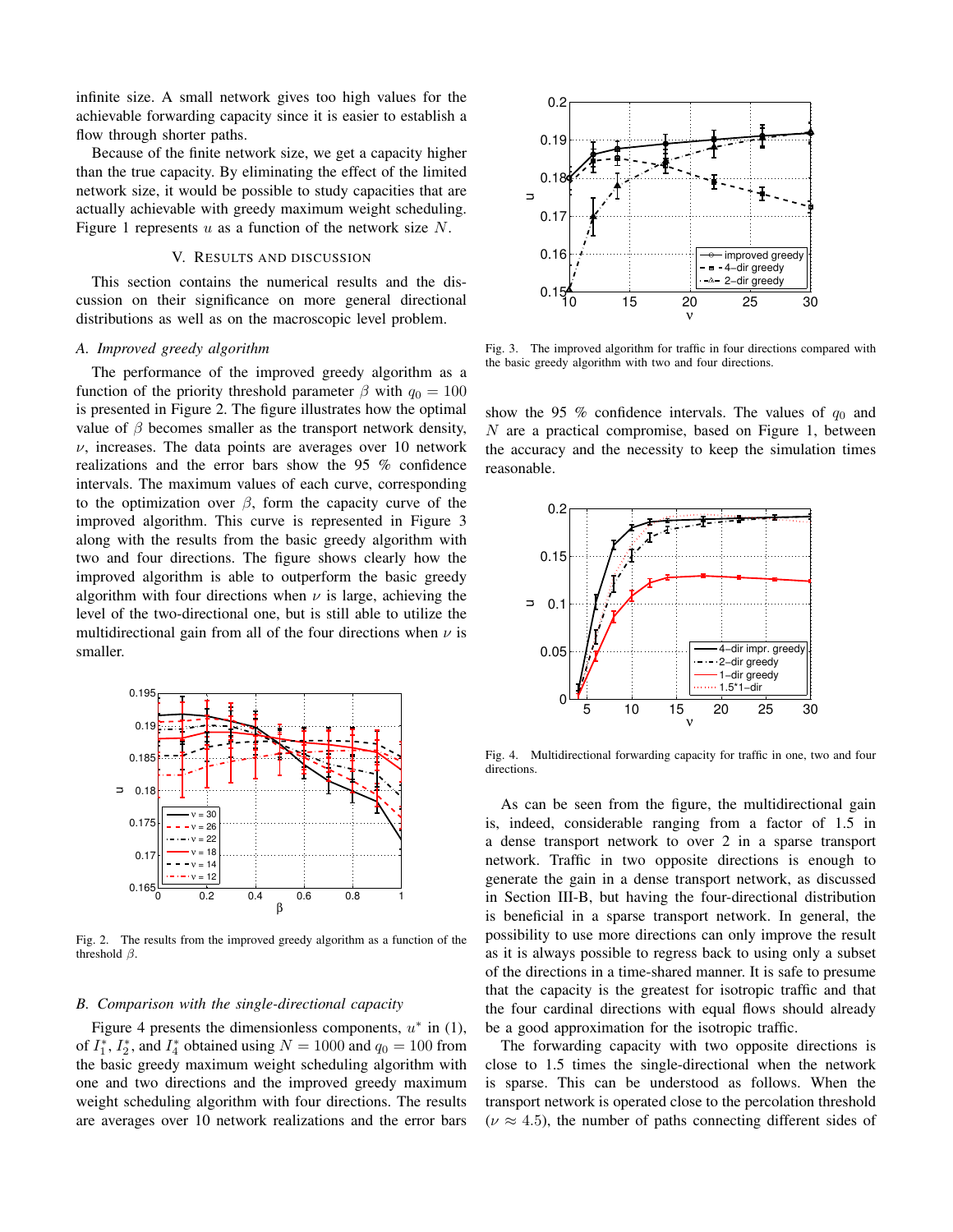the network is small. The small number of paths also implies that they are far from each other and the interference between two paths is negligible. When the schedule is chosen in the way that the links of the path only interfere with the previous and following link of the path, it is possible to use every third link of the path simultaneously with a single direction. This idea has been utilized in [16] to construct a lower bound for the forwarding capacity also when the mean neighborhood size,  $\nu$ , is larger. In the multidirectional case, it is possible to activate more than every third link. With two opposite directions, every other link can be active when the directions of the transmissions alternate. A single-directional schedule consisting of three transmission modes leads to capacity  $C/3$ for a single path while a two-directional schedule consisting of four transmission modes leads to capacity  $C/2$  for a path. Hence, the two-directional case should give 1.5 times the single-directional capacity when the transport network is sparse.

#### *C. On the accuracy of the results*

For a very small  $\nu$ , the error in the simulations is mainly due to the network size. The  $C/3$  flow that the one-directional scheduling is able to achieve along a single path is maximal. Also the two-directional greedy scheme can schedule close to the maximum flow of one half along a path. Thus, the results do not suffer from the greedy heuristic with the smallest neighborhoods. The used network size of 1000 nodes leads to a slightly too high capacity as there is more likely to be better connectivity through a small network.

When  $\nu$  is large, the effect of the size of the simulated network is less relevant since the network is more homogeneous from the scheduling point of view. That is to say, there are always multiple possible links to choose from, and no clear bottlenecks appear as the network is made larger. The capacities are achievable since the greedy scheduling moves the result downwards. Greedy scheduling is not able to coordinate the transmissions efficiently enough when the number of interfering links is large, and, in addition to the weight, one should also consider how the links interfere with each other.

This is manifested in Figure 3 in that the greedy scheduling performs worse with four directions than with two when the network is dense. As concluded in Section III-B, the optimal configuration for a dense network uses only two opposite directions at a time. The two-directional greedy scheduling automatically selects transmission modes that have this characteristic, and it is thus able to outperform the fourdirectional greedy method that cannot achieve the same spatial reuse. The improved greedy algorithm is able to rectify this for four-directional traffic, but it is still unable to coordinate the transmissions further, e.g., to form columns.

## *D. Discussion*

Next we consider what can be said about  $I^*[f(\theta)]$  with a general directional distribution  $f(\theta)$ . Assume that the multidirectional forwarding capacities are known for some set of directional distributions,  $\{g_1(\theta), g_2(\theta), \ldots\}$ , and let these capacities be  $\{J_1^*, J_2^*, \ldots\}$ , respectively. We can always express the distribution  $f(\theta)$  in the form

$$
f(\theta) = \sum_{i} a_i g_i(\theta) + b h(\theta), \qquad (4)
$$

where the  $a_i$  and b are non-negative constants, and the remainder term  $h(\theta) \geq 0$  for all  $\theta$ . Note that also  $h(\theta)$  represents a distribution (with the integral over the angle equalling one).

Given  $f(\theta)$ , we try to determine the maximal scalar flux Φ, i.e., the constant multiplier in front of  $f(θ)$ , such that the traffic can be sustained. Each of the components of the sum in (4) can be handled in  $\Phi \cdot a_i / J_i^*$  fraction of time. The remainder requires a fraction smaller than or equal to  $\Phi \cdot b / I_1^*$ , where  $I_1^*$ is the single-directional forwarding capacity. The total traffic can be sustained using time sharing between the components if the sum of the time shares is at most 1. Then, for this  $f(\theta)$ we have the following lower bound for the multidirectional forwarding capacity

$$
I^*[f(\theta)] \ge \left(\sum_i a_i / J_i^* + b / I_1^*\right)^{-1}
$$

.

This is a sure lower bound since the handling of the remainder term is upper bounded (by only using time-shared singledirectional forwarding) and also since time-sharing among the components *i* is not necessarily optimal.

In our case, the directional distributions for which the multidirectional forwarding capacity is known are the single-, bi- and four-directional balanced traffic patterns. These can be utilized to forward non-balanced four-directional traffic by first separating the four-directional balanced traffic pattern, in which case the remaining traffic equals zero in at least one direction. In the other orthogonal direction, the balanced bidirectional traffic can again be extracted. This only leaves two single-directional orthogonal flows that can be handled using time sharing with single-directional forwarding. This yields the lower bound. By rotating this pattern over all angles  $(0, \pi/2)$ , a lower bound is obtained for the multidirectional forwarding capacity for any directional distribution. Explicitly, we have

$$
I^*[f(\theta)] \ge \left(\frac{K_1 - K_2}{I_1^*} + \frac{K_2 - K_4}{I_2^*} + \frac{K_4}{I_4^*}\right)^{-1},
$$

where

$$
\begin{cases}\nK_1 = \int_0^{2\pi} f(\theta) \, d\theta = 1, \\
K_2 = 2 \int_0^{\pi} \min\{f(\theta), f(\theta + \pi)\} \, d\theta, \\
K_4 = 4 \int_0^{\pi/2} \min\{f(\theta), f(\theta + \frac{\pi}{2}), f(\theta + \pi), f(\theta + \frac{3\pi}{2})\} \, d\theta.\n\end{cases}
$$

Finally, we make a remark on the impact of multidirectional forwarding in the macroscopic level routing problem with a uniform traffic matrix. Under the assumption that only single directional forwarding is used at the microscopic level, the macroscopic-level routing problem is to determine the routes so that the maximum local load is minimized, i.e., a problem